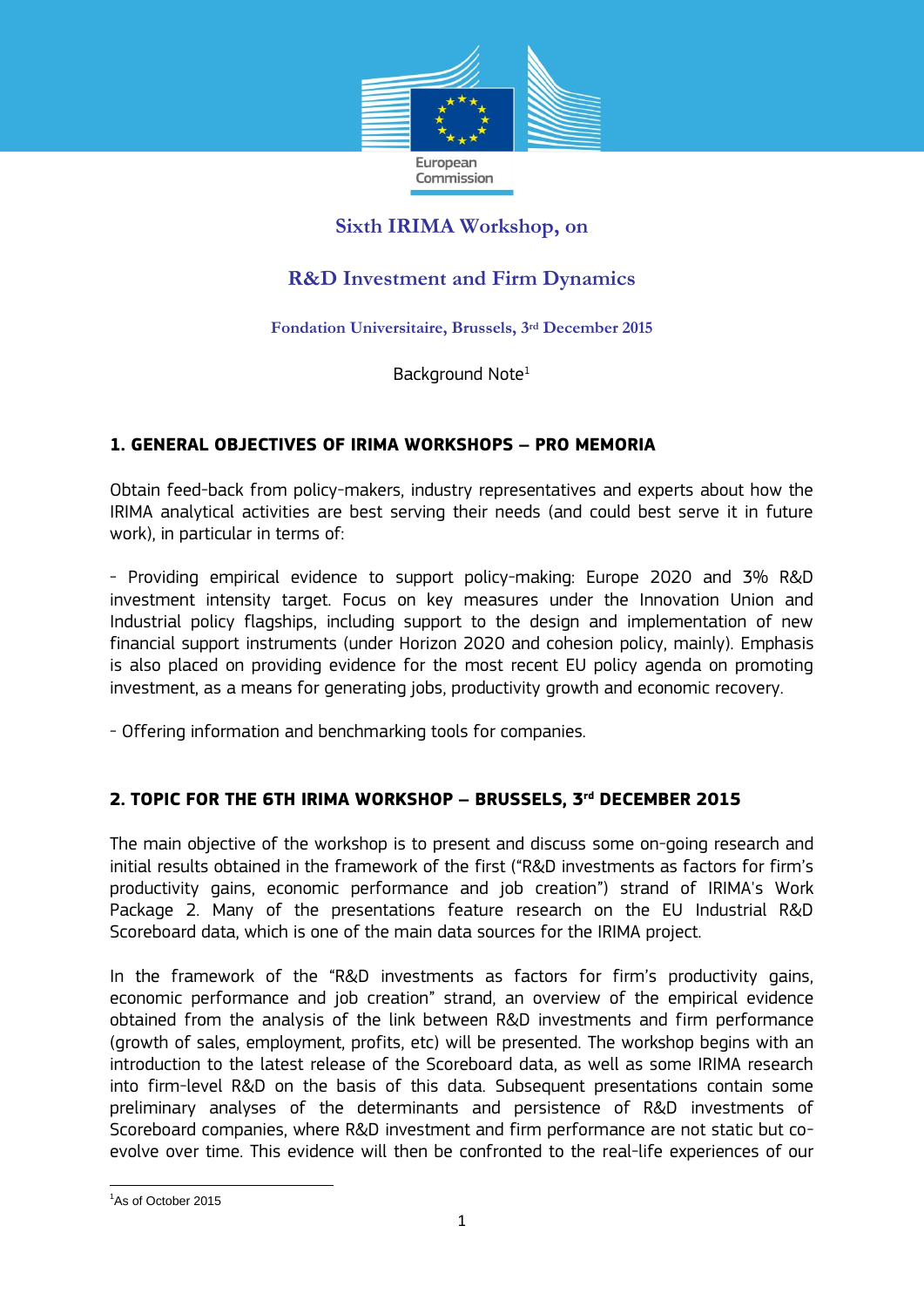industry partners in the context of a panel discussion. The third and final session continues with the theme of R&D and firm performance from European datasets, to explore promising future directions for research into firm growth and innovation, and will culminate in a panel discussion on topics of innovation policy, entrepreneurship promotion, and support for young firms.

The workshop will be structured in three sessions and a final round table:

#### **Session 1. Overview of the EU Industrial R&D Scoreboard 2015**

This introductory session will present the 2015 version of the EU Industrial R&D Scoreboard dataset on the world's top R&D investors<sup>2</sup>, that together represent more than 90% of the R&D financed and implemented by the business sector worldwide. We will begin with a short introduction of the dataset, which contains some summary statistics, presents some regional comparisons, discusses some new updated results from the latest release, and identifies some general trends in industrial R&D by the Scoreboard's leading global R&D investors. This session also includes some IRIMA outputs that focus on this Scoreboard data, that will provide a context for the presentations in Session 2 that focus more specifically on the dynamics of R&D investment.

#### **Session 2. Dynamics of R&D investment: Scoreboard evidence**

This session goes deeper into the analysis of the Scoreboard dataset, to obtain new findings that relate to 'R&D investment and firm dynamics.' Advanced quantitative techniques are applied to generate novel insights into the causes and consequences of R&D investment, and these findings will have broad implications for policy. The first presentation applies a Structural Vector Autoregression model to analyse the complex interdependencies and co-evolution of five key firm-level variables (growth rates of sales, employment, profits, assets and R&D). Sales growth is observed to kick-start the growth process, having large positive effects on all other variables, closely followed by capital expenditures. R&D growth has a positive influence on employment growth (confirming some of IRIMA's earlier findings).<sup>3</sup> Profits growth appears to be an outcome (rather than a driver) of the growth process. The second paper investigates the growth paths of R&D investment, exploring whether R&D growth in one period will persist into later years (i.e. success-breeds-success dynamics in R&D growth). The second paper also evaluates the statistical evidence for whether R&D investments by firms follow rules of thumb such as i) firms aim for a constant R&D/sales ratio over time, or ii) firms converge to the industry's average R&D/sales ratio. The session ends with a panel discussion, to discuss whether the new evidence (obtained by statistical analysis) is in line with the practical experience of industrialists (representatives from industry with experience in their firms' R&D decisions). The discussion will also generate suggestions for how Europe can improve its positioning for industrial innovation in a competitive global environment. Directions for further econometric analysis (on Scoreboard data and other datasets) will also be explored.

<sup>1</sup>  $^2$  Annual reports and datasets of the EU Industrial R&D Investment Scoreboard are available at: <http://iri.jrc.ec.europa.eu/scoreboard.html>

<sup>&</sup>lt;sup>3</sup> Ciriaci D., Moncada-Paterno-Castello P., Voigt P., (2015). Innovation and job creation: a sustainable relation? Eurasian Business Review, forthcoming.